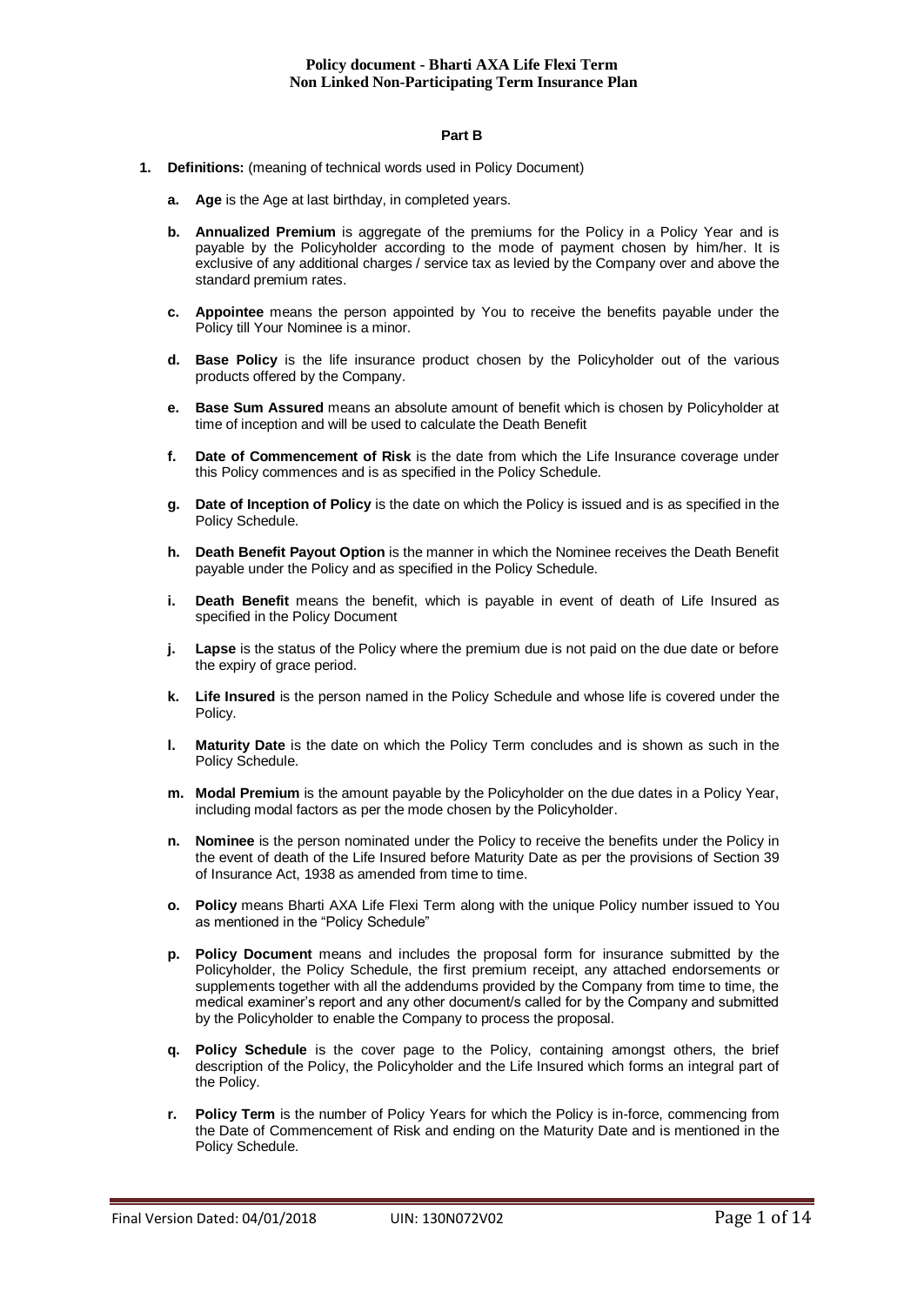- **s. Policy Year** is measured from the Date of Commencement of Risk and is a period of twelve consecutive calendar months and includes every subsequent twelve consecutive calendar months.
- **t. Policyholder** is the owner of the Policy whose name is mentioned in the proposal form.
- **u. Premium Payment Term** means the number of Policy Years for which the Policyholder is required to pay the premium.
- **v. Revival** means reviving the Policy after the Policyholder has paid all due premiums.
- **w. Revival Period** is the time of 2 years from the date of the last unpaid premium and is the period available to the Policyholder to reinstate the Policy
- **x. Rider** is an optional Insurance cover which is purchased along with the Base Policy. It provides additional benefits to the Policyholder/ Life Insured. It is not a standalone document and should be read along with Base Policy.
- **y. Rider Premium** is the premium payable for the Rider/(s) chosen by the Policyholder and is mentioned in the Policy Schedule.
- **z. The Company /Company** means Bharti AXA Life Insurance Company Limited.
- **aa. You/Your/Yours** refers to the Policyholder/ Life Insured

**The terms defined above shall also act as a reference guide to the Policy Document in terms of IRDA of India Circular No. IRDA/LIFE/CIR/MISC/050/03/2013 dated 12 March 2013'**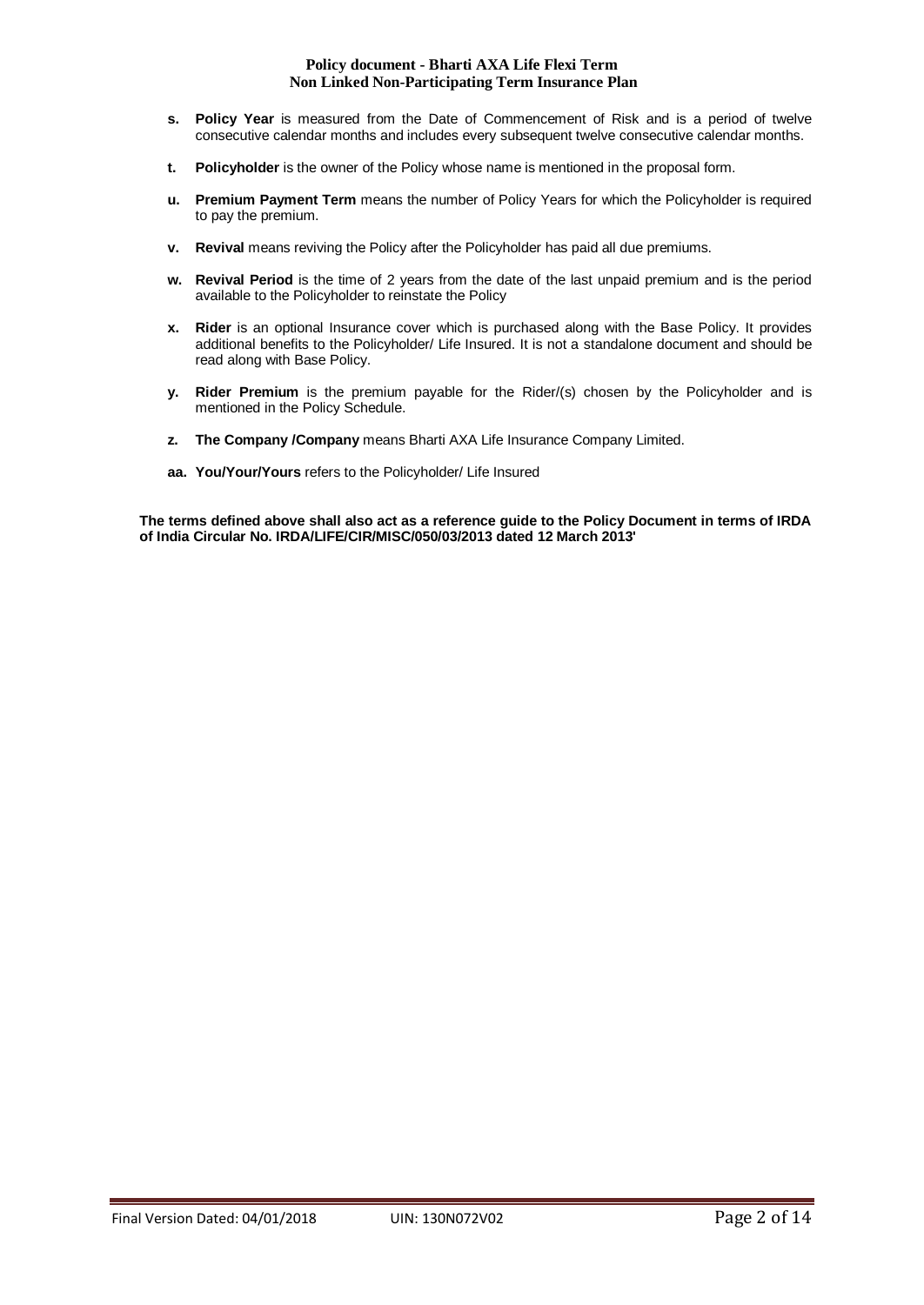### **PART C**

# **Benefits payable**

# **1. Death Benefit**

In case of unfortunate event of death of the Life Insured during the Policy Term, the following benefits will be payable to the Nominee, subject to Policy being in force. The Death Benefit will be highest of:

- a) 10 times Annualized Premium\*<br>b) 105% of all premiums paid as of
- 105% of all premiums paid as on date of death
- c) Absolute amount assured to be paid on death equal to the Base Sum Assured under the Policy (as specified in Policy Schedule)
- d) Guaranteed Sum Assured on Maturity which is zero under this product
- *\*Annualized Premium does not include modal factors and underwriting extra*

The Death Benefit shall become payable on/from the date of intimation of death, subject to acceptance of the claim by the Company.

We shall pay the Death Benefit as per the Death Benefit Payout Option stated on your Policy Schedule upon Death of the Life Insured provided the Policy is in force as on the date of death of Life Insured.

The Nominee will have an option to take the Death Benefit (Monthly Income), if any as a lump sum. This option will be only available at the time of Death before the payment of the first installment. The lump-sum will be calculated as a present value of Monthly Incomes discounted at 5% per annum rate of interest.

The Policy shall terminate upon payment of Death Benefit.

### **2. Grace Period**

Grace period is the time extended by the Company to facilitate the Policyholder to pay the unpaid premium, in case the premium/s had not been paid as on the due date. The Policyholder gets 30 days grace period to pay the premiums which fell due and the benefits under the Policy remain unaltered during this period.

If the death of the Life Insured happens during the grace period, the Death Benefit less the unpaid due premium shall be payable and the Policy will stand terminated. In the event of death of the Life Insured while the Policy is in lapsed status, no benefit will be payable.

### **3. Maturity Benefit**

There is no maturity benefit payable under this Policy.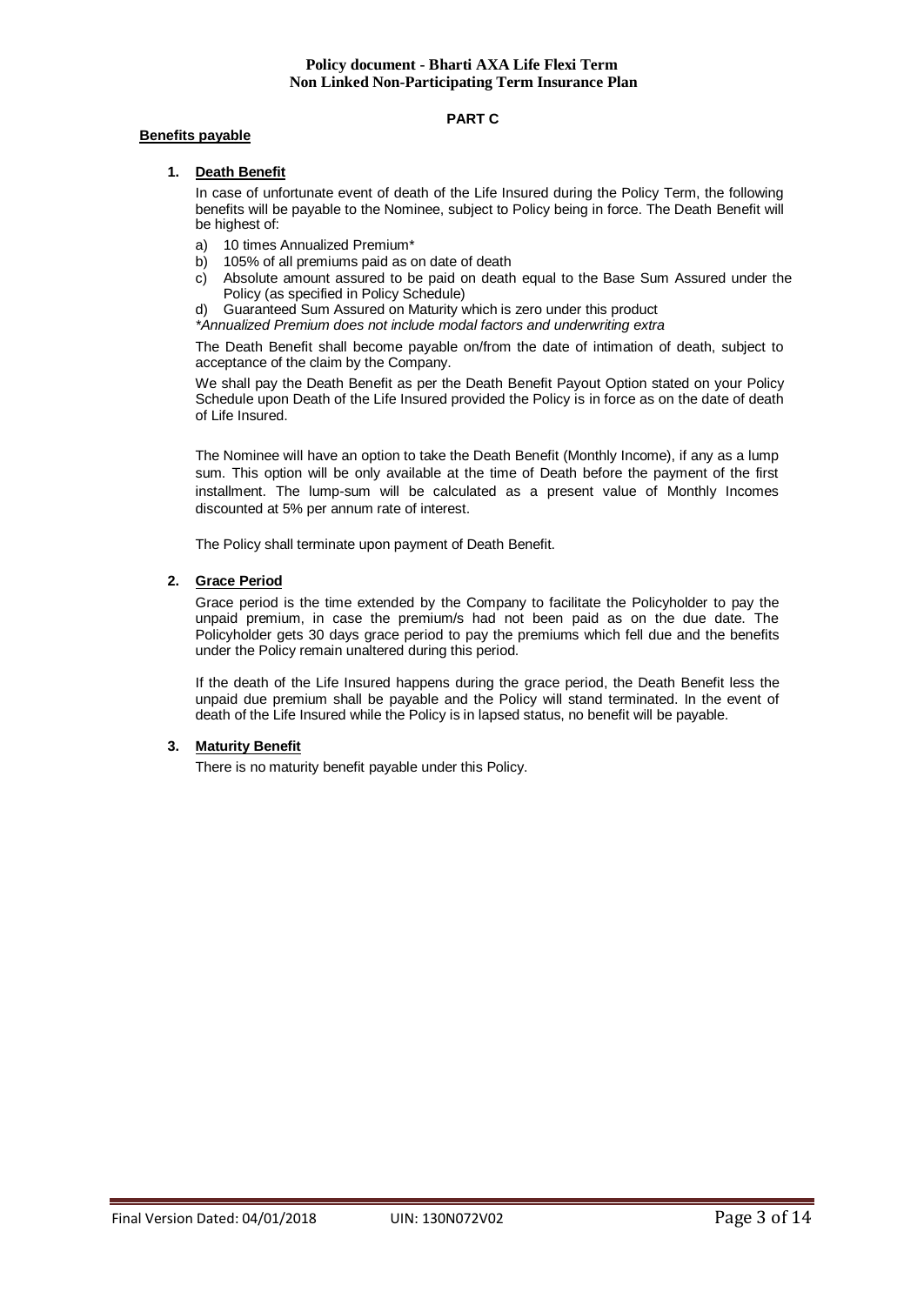### **PART D**

### **1. Free Look Period**

If the Policyholder disagrees with any of the terms and conditions of the Policy, there is an option to return the original Policy along with a letter stating reason/s within 15 days of receipt of the Policy in case of offline Policy and within 30 days of receipt of the Policy in case of Policy sourced through distance marketing (i.e. online sales). The Policy will accordingly be cancelled and the Policyholder shall be entitled to a refund of the premium paid, subject only to a deduction of a proportionate risk premium for the period on cover and the expenses incurred by the Company on medical examination of the proposer and the stamp duty charges. All rights under this Policy shall stand extinguished immediately on cancellation of the Policy under the free look option.

If the Policy is opted through Insurance Repository (IR), the computation of the said Free Look Period will be as stated below:- For existing e-Insurance Account: Computation of the said Free Look Period will commence from the date of delivery of the e mail confirming the credit of the Insurance Policy by the IR. For New e-Insurance Account: If an application for e-Insurance Account accompanies the proposal for insurance, the date of receipt of the 'welcome kit' from the IR with the credentials to log on to the e-Insurance Account(e IA) or the delivery date of the email confirming the grant of access to the eIA or the delivery date of the email confirming the credit of the Insurance Policy by the IR to the eIA, whichever is later shall be reckoned for the purpose of computation of the Free Look Period.

### 2. **Discontinuance of Premium**

# **Lapsation of Policy**

If the premiums have not been paid within the respective grace period allowed, then the Policy will Lapse with effect from the date of such unpaid premium. Lapsation of the Policy shall extinguish all the rights and benefits which the Life Insured is entitled to under the Policy.

### **Surrender of Policy**

Surrender of Policy is not allowed and no benefits shall become payable on Surrender.

# 3. **Revival**

The Revival shall be as per the Company's Board approved underwriting policy.

The effective date of Revival is the date on which the below conditions are satisfied and the risk is accepted by the Company. The Revival of the Policy may be on terms different from those applicable to the Policy before it lapsed. The Revival will take effect only on it being specifically communicated by the Company.

A Policy which has lapsed may be Revived for full benefits subject to the following conditions;

- a) The application for Revival is made within two (2) years from the date of first unpaid premium
- b) Satisfactory evidence of insurability of the Life Insured is produced
- c) Payment of an amount equal to all unpaid premiums together with interest at such rate as the Company may charge for such Revival, as decided by the Company from time to time, subject to prior approval from IRDAI. The revival interest rate will be calculated on the 1<sup>st</sup> of April every year and will be derived as average of last six months 10 year G.Sec yield of the immediate last financial year plus 0.5%.
- d) Terms and conditions as may be specified by the Company from time to time.

In case of death of the Life Insured during the Revival Period, no benefit is payable to the Nominee. In the event of survival at the end of Revival Period and if the Policy is not revived, the Policy shall be terminated and no benefit is payable.

### 4. **Suicide**

In case of death due to suicide within 12 months:

- 1) From the Date of Inception of the Policy, the nominee or beneficiary of the Policyholder will be entitled to at least 80% of the premiums paid, provided the Policy is in force or
- 2) From the date of latest revival of the Policy the nominee or beneficiary of the Policyholder shall be entitled to an amount which is higher of 80% of the premiums paid till the date of death or the surrender value as available on the date of death.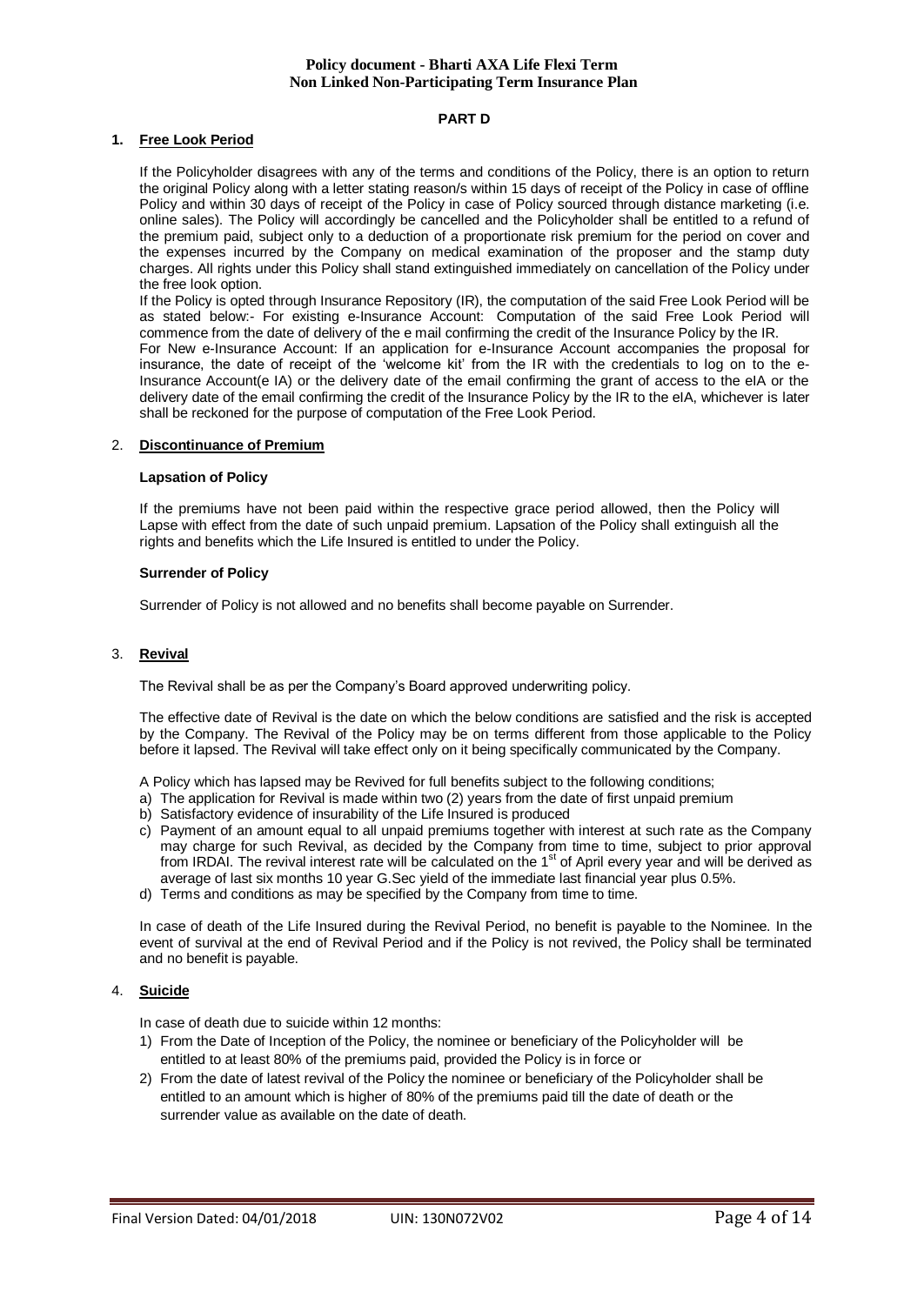# 5. **Termination:**

The Policy will terminate on the earliest of the following:

- a) At the end of Revival Period in case of Lapsed Policy as mentioned in Part D section 3 or
- b) Upon receipt of written intimation about the death of Life Insured along with a supporting document to the satisfaction of the Company and on payment of Death Benefit or
- c) The Maturity Date of the Policy
- d) Acceptance of Freelook request by the Company.

# 6. **Policy alterations / Modifications**

Only a duly authorized officer of the Company has the power to effect changes on the Policy/Plan at the request of the Policyholder, subject to the rules of the Company and within the regulatory parameters.

### **7. Advance Premium**

(i) Collection of advance premium shall be allowed within the same financial year for the premium due in that financial year. However, where the premium due in one financial year is being collected in advance in earlier financial year, the same may be collected for a maximum period of three months in advance of the due date of the premium.

(ii) The premium so collected in advance shall only be adjusted on the due date of the premium.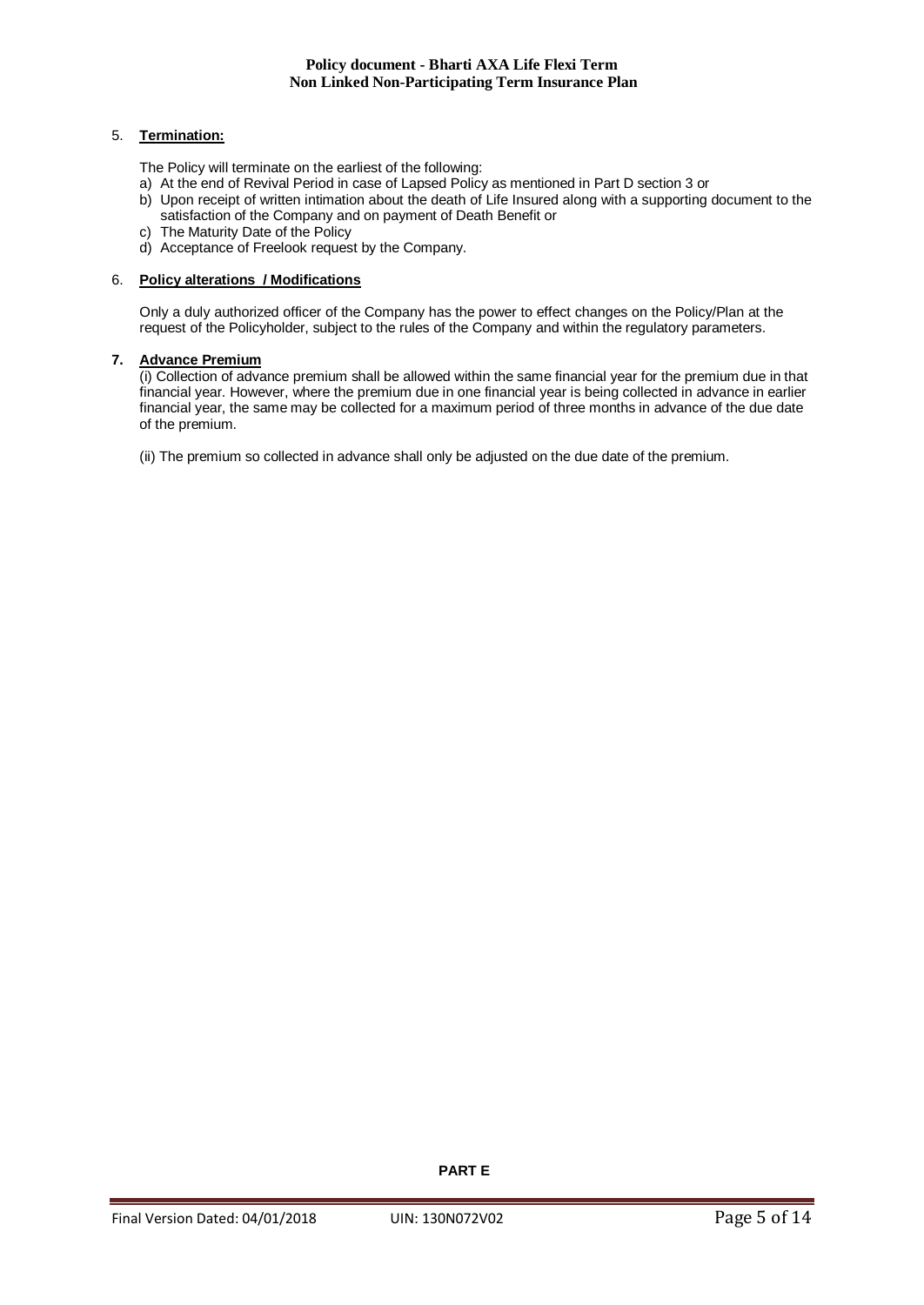Part E is not applicable to this Policy.

### **PART F**

# **1. Fraud And Misrepresentation**

Fraud, Misrepresentation and forfeiture would be dealt with in accordance with provisions of Sec 45 of the Insurance Act 1938 as amended from time to time. *[A Leaflet containing the simplified version of the provisions of Section 45 is enclosed in appendix – IV for reference]*

# **2. Death Claims**

The Company would require the following primary documents in support of a claim at the stage of claim intimation under the Policy:

**For Death Benefit:** the original Policy (entire booklet), Death Certificate of the Life Insured.

Claimant's Statement and KYC Document of Nominee or beneficiary, acceptable to the Company.

The Company is entitled to call for additional documents, if in the opinion of the Company such additional documents are warranted to process the claim.

### **Easy ways of claim intimation**

- Walk in to your nearest Bharti-AXA Life [Branch](https://www.bharti-axalife.com/applications/branches/)
- Call us Toll Free: 1800-102-4444\*
- Intimate Online through Claims Portal: <https://online.bharti-axalife.com/OnlineClaims>
- [Have us call you\\*](https://www.bharti-axalife.com/applications/contactus/)

\*Claims intimated through these modes will be considered as verbal intimation. Claim will be formally registered only when written intimation is received at branch or directly to Claims team at Head Office

### **3. Misstatement of Age and Gender:**

- If the correct Age of the Life Insured is different from that mentioned in the proposal form, the Company will assess the eligibility of the Life Insured for the Policy in accordance with the correct Age of the Life Insured.
- If on the basis of correct Age, the Life Insured is not eligible for the Policy, the Policy shall be cancelled immediately by refunding the premium received by the Company under the Policy as per the provisions of Section 45 of Insurance Act as amended from time to time.
- If the Life Insured is eligible for the Policy as per his / her correct Age, then the Company will calculate the applicable charges basis the correct Age of Life Insured and will accordingly adjust the Fund Value / Coverage Sum Assured.

# **4. Assignment and Nomination**

**Assignment :** Assignment shall be in accordance with the provisions of sec 38 of the Insurance Act 1938 as amended from time to time.

### *[A Leaflet containing the simplified version of the provisions of Section 38 is enclosed in annexure – (II) for reference]*

**Nomination:** Nomination shall be in accordance with the provisions of sec 39 of the Insurance Act 1938 as amended from time to time.

### *[A Leaflet containing the simplified version of the provisions of Section 39 is enclosed in annexure – (III) for reference ]*

### **5. Incorrect information and Non Disclosure**

The Policyholder and the Life Insured under the Policy have an obligation to disclose every fact material for assessment of the risk in connection with issuing the Policy.

In case of fraud, misrepresentation and suppression of material facts the Policy contract shall be treated in accordance with the Section 45 of the Insurance Act,1938 as amended from time to time.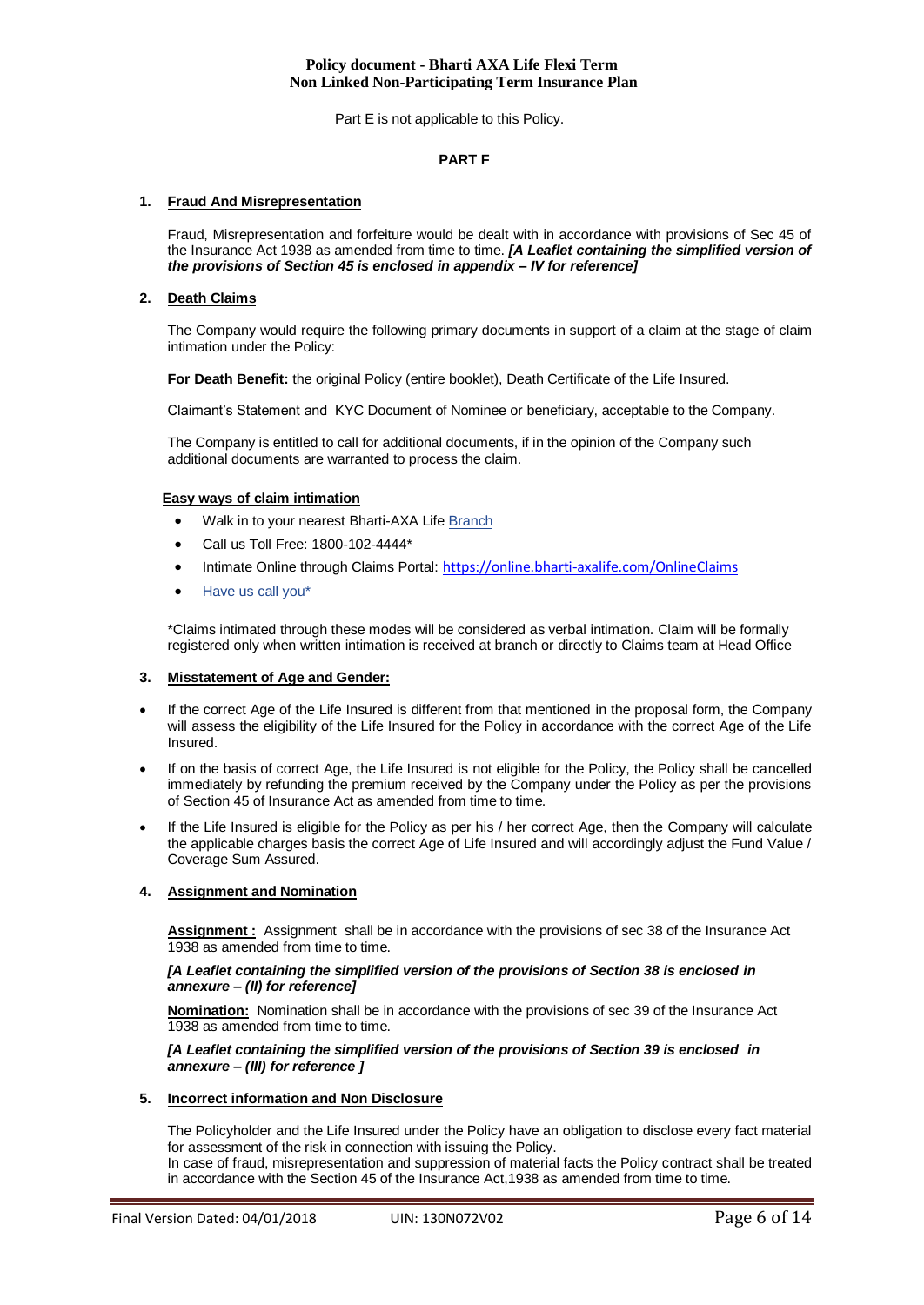# **6. Taxation**

The tax benefits, if any, on the Policy would be as per the prevailing provisions of the tax laws in India. If required by the relevant legislations prevailing from time to time, the Company will withhold taxes from the benefits payable under the Policy. The Company reserves the right to recover statutory levies including service tax by way of adjustment of the premiums paid by the Policyholder.

# 7. **Notices**

Any notice to be given to the Policyholder under the Policy will be issued by post or electronic mail or telephone facsimile transmission to the latest address/es/fax number/email of the Policyholder available in the records of the Company.

# 8. **Currency and Place of Payment**

All payments to or by the Company will be in Indian rupees and shall be in accordance with the prevailing Exchange Control regulations and other relevant laws in force in India.

# **9. Mode of communication**

The Company and the Policyholder may exchange communications pertaining to the Policy either through normal correspondence or through electronic mail and the Company shall be within its right to seek clarifications / to carry out the mandates of the Policyholder on merits in accordance with such communications. While accepting requests / mandate from the Policyholder through electronic mail, the Company may stipulate such conditions as deemed fit to give effect to and comply with the provisions of Information Technology Act 2000 and/ or such other applicable laws in force from time to time.

# **10. Governing Laws & Jurisdiction**

The terms and conditions of the Policy Document shall be governed by and shall be subject to the laws of India. The parties shall submit themselves to the jurisdiction of the competent court/s of law in India in respect of all matters and disputes which may arise out of in connection with the Policy Document and / or relating to the Policy.

# **11. Term used and its meaning**

Any term not otherwise defined in this Policy Document shall have the meaning ascribed to it under Policy as defined here in Part B Section 1 (o). If a particular term is not defined or otherwise articulated either in the Policy Document or under the Policy, endeavor shall be to impart the natural meaning to the said term in the context in which it is used.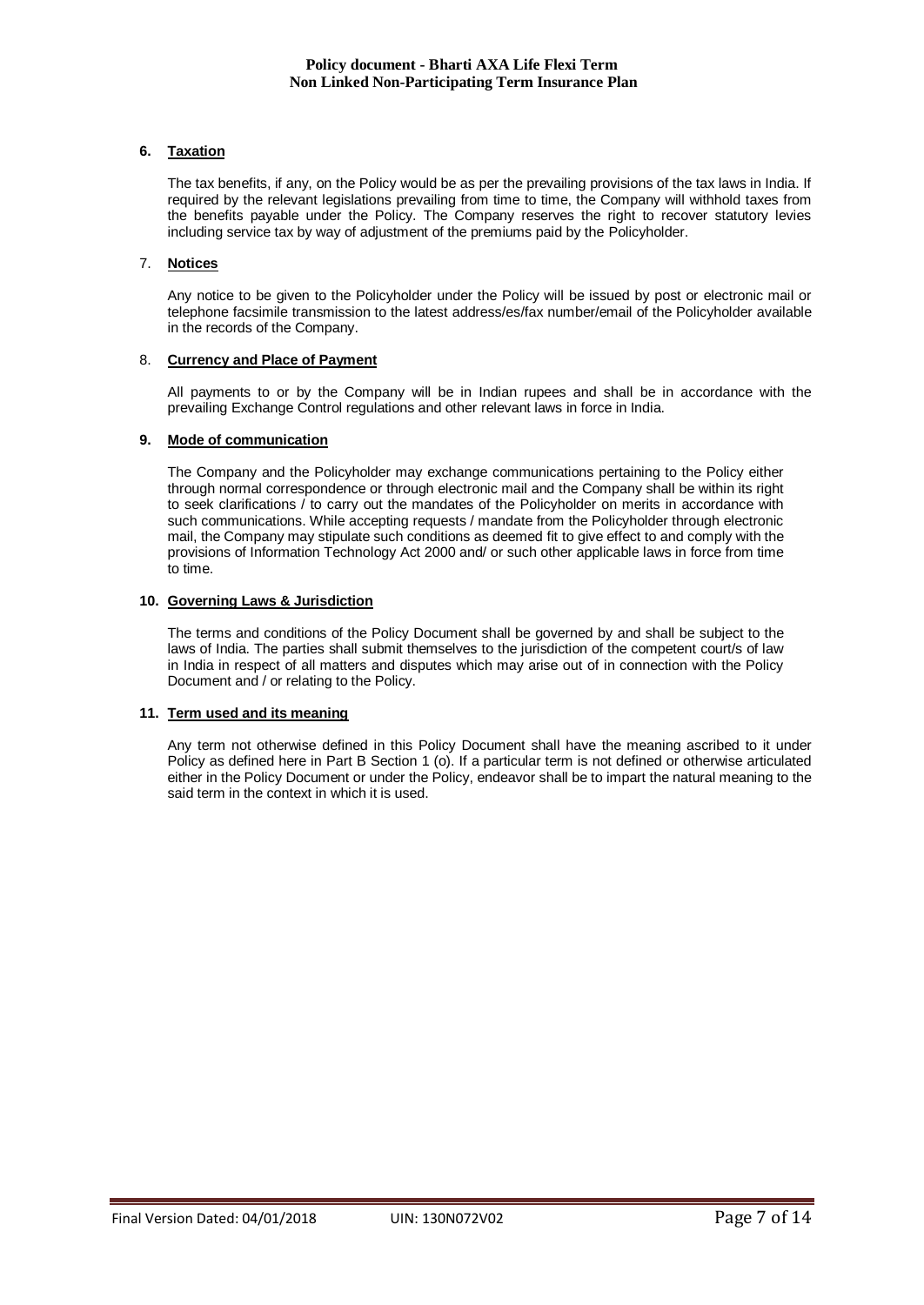# **PART G**

### **1. Customer Service**

You can seek clarification or assistance on the Policy from the following:

- The Advisor through whom the Policy was bought
- The Customer Service Representative of The Company at toll free no. 1800 102 4444
- SMS "SERVICE" to 56677
- Email: service@bharti-axalife.com
- Mail to: Customer Service

Bharti AXA Life Insurance Company Ltd. Unit No. 601 & 602, 6th Floor Raheja Titanium, Off Western Express Highway, Goregaon (E), Mumbai-400 063

# **2. Grievance Redressal Procedure**

## **Step 1: Inform us about your grievance**

In case You have any grievance, You may approach our Grievance Redressal Cell at any of the belowmentioned helplines:

- Lodge Your complaint online at www.bharti-axalife.com
- Call us at our toll free no. 1800 102 4444
- Email us at complaints.unit@bharti-axalife.com
- Write to us at: Grievance Redressal Cell

Bharti AXA Life Insurance Company Ltd. Unit No. 601 & 602, 6th floor, Raheja Titanium, Off Western Express Highway,

Goregaon (E), Mumbai-400 063

Visit our nearest branch and meet our Grievance Officer who will assist You to redress Your grievance/ lodge Your complaint.

### **Step 2: Tell us if You are not satisfied**

In case You are not satisfied with the decision of the above office You may contact our Grievance Officer within 8 weeks of receipt of the resolution communication at any of the below-mentioned helplines:

Write to our Grievance Officer at:

Bharti AXA Life Insurance Company Ltd. Unit No. 601 & 602, 6th floor, Raheja Titanium, Off Western Express Highway, Goregaon (E), Mumbai-400 063

Email us at [head.customerservice@bharti-axalife.com](mailto:head.customerservice@bharti-axalife.com)

You are requested to inform us about Your concern (if any) within 8 weeks of receipt of resolution as stated above, failing which it will be construed that the complaint is satisfactorily resolved.

If You are not satisfied with the response or do not receive a response from us within 14 days, You may approach the Grievance Cell of the Insurance Regulatory and Development Authority (IRDA of India) of India on the following contact details:

IRDA of India Grievance Call Centre (IGCC) TOLL FREE NO:155255 Email ID: [complaints@irda.gov.in](mailto:complaints@irda.gov.in)

You can also register Your complaint online at<http://www.igms.irda.gov.in/> Address for communication for complaints by fax/paper: Consumer Affairs Department Insurance Regulatory and Development Authority of India 9th floor, United India Towers, Basheerbagh Hyderabad – 500 029, Andhra Pradesh Fax No: 91- 40 – 6678 9768"

### **Step 3: If you are not satisfied with the resolution provided by the Company**

In case You are not satisfied with the decision/ resolution of the Company, You may approach the Insurance Ombudsman. Please visit the website mentioned below for latest list of Insurance Ombudsman:

- www.bharti-axalife.com
- http://www.gbic.co.in/ombudsman.html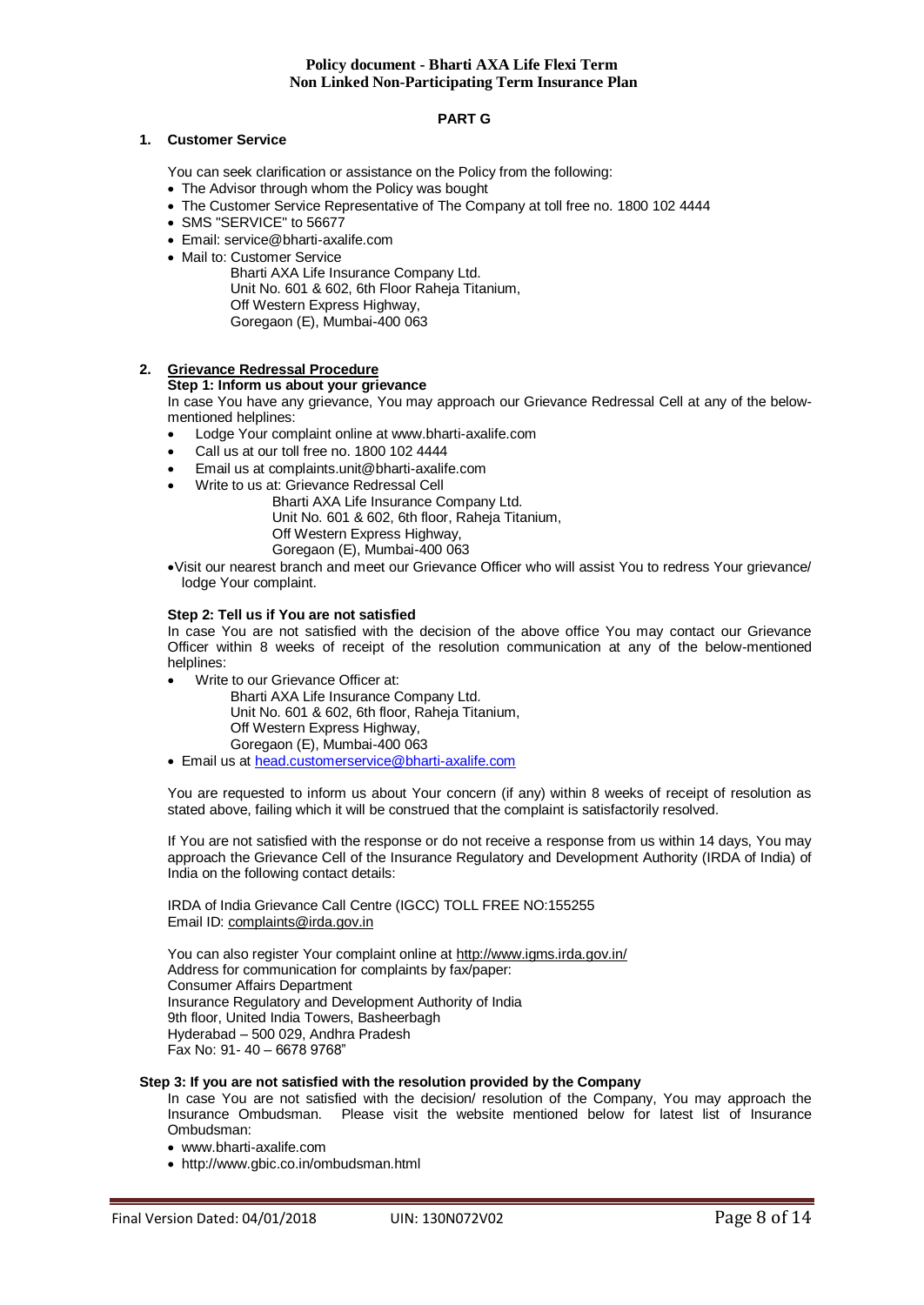For informative purpose and for Your ready reference, the relevant clause/s of the Insurance Act,1938 as amended from time to time are reproduced below:

### **Section 41 of the Insurance Act, 1938 as amended from time to time:**

**(1)** "No person shall allow or offer to allow, either directly or indirectly, as an inducement to any person to take out or renew or continue an insurance in respect of any kind of risk relating to lives or property in India, any rebate of the whole or part of the commission payable or any rebate of the premium shown on the Policy, nor shall any person taking out or renewing or continuing a Policy accept any rebate, except such rebate as may be allowed in accordance with the published prospectus or tables of the insurer:

**Provided** that acceptance by an insurance agent of commission in connection with a Policy of life insurance taken out by himself on his own life shall not be deemed to be acceptance of a rebate of premium within the meaning of this sub-section if at the time of such acceptance the insurance agent satisfies the prescribed conditions establishing that he is a *bona fide* insurance agent employed by the insurer.

**(2)** Any person making default in complying with the provisions of this section shall be liable for a penalty which may extend to ten lakh rupees."

### **Section 45 of Insurance Act, 1938 as amended from time to time:**

.

Fraud, Misrepresentation and forfeiture would be dealt with in accordance with provisions of Sec 45 of the Insurance Act 1938 as amended from time to time. *[A Leaflet containing the simplified version of the provisions of Section 45 is enclosed in appendix – IV for reference]*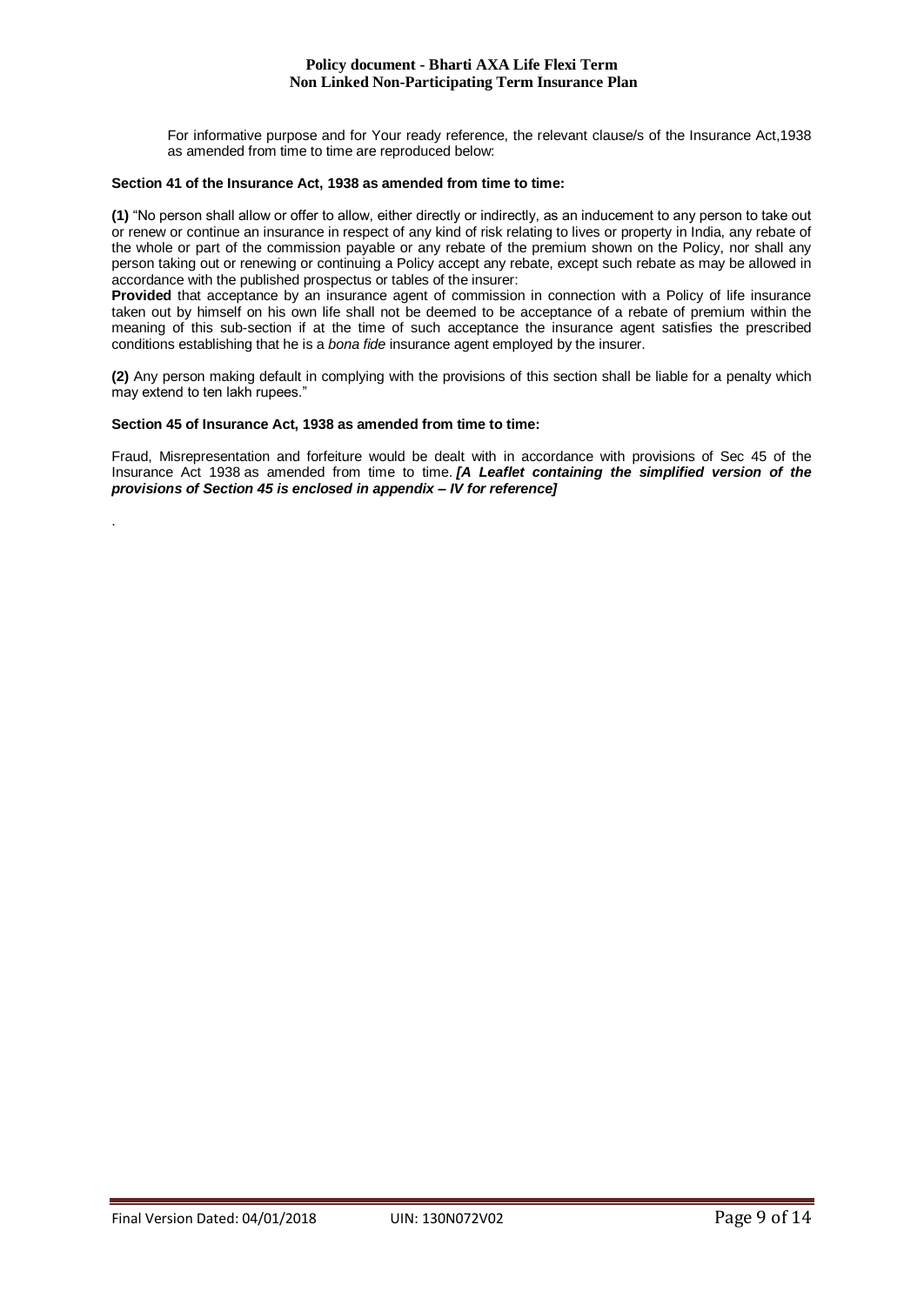# **List of Ombudsman (For the updated list You may refer to IRDA of India website)**

# **Address & Contact Details of Ombudsmen Centres**

**Office of The Governing Body of Insurance Council (Monitoring Body for Offices of Insurance Ombudsman) 3 rd Floor, Jeevan Seva Annexe, Santacruz(West), Mumbai – 400054. Tel no: 26106671/6889. Email id: [inscoun@gbic.co.in](mailto:inscoun@gbic.co.in) website: [www.gbic.co.in](http://www.gbic.co.in/)**

**================================================================================= If you have a grievance, approach the grievance cell of Insurance Company first. If complaint is not resolved/ not satisfied/not responded for 30 days then You can approach The Office of the Insurance Ombudsman (Bimalokpal)** 

**Please visit our website for details to lodge complaint with Ombudsman.**

| Office of the Ombudsman                                                                                                                                                                                         | <b>Contact Details</b>                                                                            | <b>Areas of Jurisdiction</b>                                                        |
|-----------------------------------------------------------------------------------------------------------------------------------------------------------------------------------------------------------------|---------------------------------------------------------------------------------------------------|-------------------------------------------------------------------------------------|
| AHMEDABAD-Shri. / Smt.<br>Office of the Insurance Ombudsman,<br>2nd floor, Ambica House,<br>Near C.U. Shah College,<br>5, Navyug Colony, Ashram Road,<br>AHMEDABAD-380 014.                                     | Tel.:- 079 - 27546150 / 27546139 Fax:<br>079 - 27546142<br>Email: bimalokpal.ahmedabad@gbic.co.in | Gujarat,<br>Dadra & Nagar Haveli,<br>Daman and Diu                                  |
| BENGALURU - Shri. M. Parshad<br>Office of the Insurance Ombudsman.<br>Jeevan Soudha Building, PID No. 57-27-N-19<br>Ground Floor, 19/19, 24th Main Road,<br>JP Nagar, Ist Phase,<br><b>BENGALURU - 560 078.</b> | Tel.: 080 - 26652048 / 26652049<br>Email: bimalokpal.bengaluru@gbic.co.in                         | Karnataka                                                                           |
| <b>BHOPAL</b><br>Office of the Insurance Ombudsman,<br>Janak Vihar Complex, 2nd Floor,<br>6, Malviya Nagar, Opp. Airtel Office,<br>Near New Market,<br><b>BHOPAL-462003.</b>                                    | Tel.: 0755 - 2769201 / 2769202<br>Fax: 0755 - 2769203<br>Email: bimalokpal.bhopal@gbic.co.in      | Madhya Pradesh<br>Chattisgarh                                                       |
| <b>BHUBANESHWAR - Shri. B. N. Mishra</b><br>Office of the Insurance Ombudsman,<br>62, Forest Park,<br>BHUBANESHWAR-751 009.                                                                                     | Tel.: 0674 - 2596461 /2596455<br>Fax: 0674 - 2596429<br>Email:bimalokpal.bhubaneswar@gbic.co.in   | Orissa                                                                              |
| <b>CHANDIGARH</b><br>Office of the Insurance Ombudsman,<br>S.C.O. No. 101, 102 & 103, 2nd Floor,<br>Batra Building, Sector 17 - D,<br>CHANDIGARH-160 017.                                                       | Tel.: 0172 - 2706196 / 2706468<br>Fax: 0172 - 2708274<br>Email: bimalokpal.chandigarh@gbic.co.in  | Punjab,<br>Haryana,<br>Himachal Pradesh,<br>Jammu & Kashmir,<br>Chandigarh.         |
| <b>CHENNAI</b><br>Office of the Insurance Ombudsman,<br>Fatima Akhtar Court, 4th Floor, 453,<br>Anna Salai, Teynampet,<br>CHENNAI-600 018.                                                                      | Tel.: 044 - 24333668 / 24335284<br>Fax: 044 - 24333664<br>Email: bimalokpal.chennai@gbic.co.in    | Tamil Nadu,<br>Pondicherry Town and<br>Karaikal (which are part of<br>Pondicherry). |
| DELHI - Smt. Sandhya Baliga<br>Office of the Insurance Ombudsman,<br>2/2 A, Universal Insurance Bldg., Asaf Ali Road,                                                                                           | Tel.: 011 - 23239633 / 23237532<br>Fax: 011 - 23230858<br>Email: bimalokpal.delhi@gbic.co.in      | Delhi                                                                               |

### **Annexure I- List of Ombudsman (For the updated list you may refer to IRDA website)**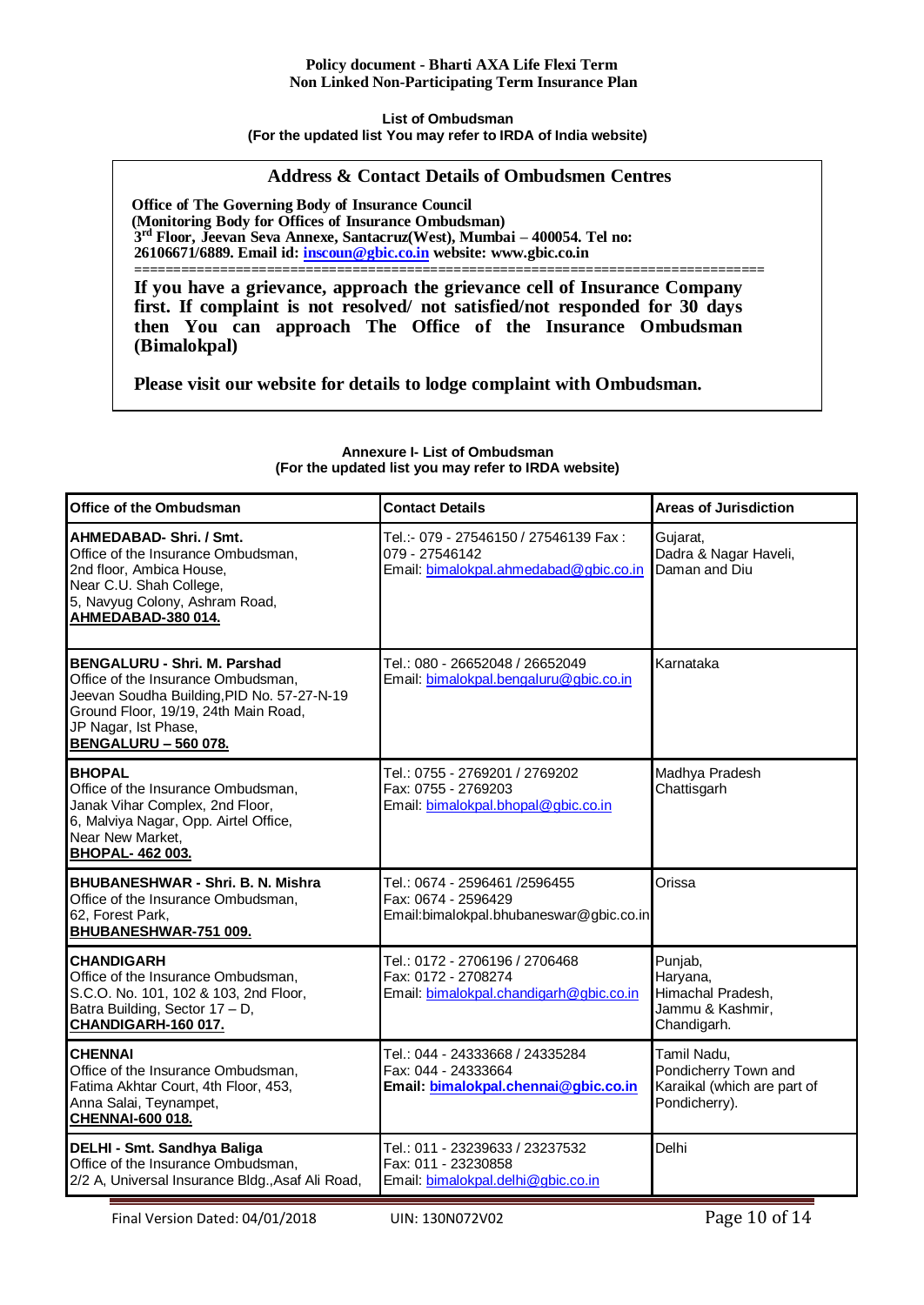| <b>NEW DELHI-110 002.</b>                                                                                                                                                             |                                                                                                  |                                                                                                                                                                                                                                                                                                                                                                                                                                                                                                                              |
|---------------------------------------------------------------------------------------------------------------------------------------------------------------------------------------|--------------------------------------------------------------------------------------------------|------------------------------------------------------------------------------------------------------------------------------------------------------------------------------------------------------------------------------------------------------------------------------------------------------------------------------------------------------------------------------------------------------------------------------------------------------------------------------------------------------------------------------|
| <b>GUWAHATI</b><br>Office of the Insurance Ombudsman,<br>Jeevan Nivesh, 5th Floor,<br>Panbazar over<br>bridge,<br>S.S.<br>Nr.<br>Road.<br><b>GUWAHATI-781 001</b>                     | Tel.: 0361 - 2132204 / 2132205<br>Fax: 0361 - 2732937<br>Email: bimalokpal.guwahati@gbic.co.in   | Assam,<br>Meghalaya,<br>Manipur,<br>Mizoram,<br>Arunachal Pradesh,<br>Nagaland and Tripura.                                                                                                                                                                                                                                                                                                                                                                                                                                  |
| <b>HYDERABAD</b><br>Office of the Insurance Ombudsman,<br>6-2-46, 1st floor, "Moin Court",<br>Lane Opp. Saleem Function Palace,<br>A. C. Guards, Lakdi-Ka-Pool,<br>HYDERABAD-500 004. | Tel.: 040 - 65504123 / 23312122<br>Fax: 040 - 23376599<br>Email: bimalokpal.hyderabad@gbic.co.in | Andhra Pradesh,<br>Telangana,<br>Yanam and<br>part of Territory of Pondicherry.                                                                                                                                                                                                                                                                                                                                                                                                                                              |
| JAIPUR - Shri. Ashok K. Jain<br>Office of the Insurance Ombudsman,<br>Ground Floor, Jeevan Nidhi II, Bhawani Singh<br>Road,<br>JAIPUR - 302005.                                       | Tel.: 0141 - 2740363<br>Email: bimalokpal.jaipur@gbic.co.in                                      | Rajasthan                                                                                                                                                                                                                                                                                                                                                                                                                                                                                                                    |
| ERNAKULAM - Shri. P. K. Vijayakumar<br>Office of the Insurance Ombudsman,<br>2nd Floor, Pulinat Bldg.,<br>Opp. Cochin Shipyard, M. G. Road,<br><b>ERNAKULAM-682 015.</b>              | Tel.: 0484 - 2358759 / 2359338<br>Fax: 0484 - 2359336<br>Email: bimalokpal.ernakulam@gbic.co.in  | Kerala,<br>Lakshadweep,<br>Mahe-a part of Pondicherry                                                                                                                                                                                                                                                                                                                                                                                                                                                                        |
| KOLKATA - Shri, K. B. Saha<br>Office of the Insurance Ombudsman,<br>Hindustan Building. Annexe, 4 <sup>th</sup> Floor,<br>C.R.Avenue,<br><b>KOLKATA - 700072</b>                      | Tel.: 033 - 22124339 / 22124340<br>Fax: 033 - 22124341<br>Email: bimalokpal.kolkata@gbic.co.in   | West Bengal,<br>Sikkim,<br>Andaman & Nicobar Islands.                                                                                                                                                                                                                                                                                                                                                                                                                                                                        |
| <b>LUCKNOW - Shri. N. P. Bhagat</b><br>Office of the Insurance Ombudsman,<br>6th Floor, Jeevan Bhawan, Phase-II,<br>Nawal Kishore Road, Hazratganj,<br>LUCKNOW-226 001.               | Tel.: 0522 - 2231330 / 2231331<br>Fax: 0522 - 2231310<br>Email: bimalokpal.lucknow@gbic.co.in    | Districts of Uttar Pradesh:<br>Laitpur, Jhansi, Mahoba,<br>Hamirpur, Banda, Chitrakoot,<br>Allahabad, Mirzapur,<br>Sonbhabdra, Fatehpur,<br>Pratapgarh, Jaunpur, Varanasi,<br>Gazipur, Jalaun, Kanpur,<br>Lucknow, Unnao, Sitapur,<br>Lakhimpur, Bahraich,<br>Barabanki, Raebareli, Sravasti,<br>Gonda, Faizabad, Amethi,<br>Kaushambi, Balrampur, Basti,<br>Ambedkarnagar, Sultanpur,<br>Maharajgang, Santkabirnagar,<br>Azamgarh, Kushinagar,<br>Gorkhpur, Deoria, Mau,<br>Ghazipur, Chandauli, Ballia,<br>Sidharathnagar. |
| <b>MUMBAI</b><br>Office of the Insurance Ombudsman,<br>3rd Floor, Jeevan Seva Annexe, S.V. Road,<br>Santacruz(W),<br><b>MUMBAI-400 054.</b>                                           | Tel.: 022 - 26106552 / 26106960<br>Fax: 022 - 26106052<br>Email: bimalokpal.mumbai@gbic.co.in    | Goa,<br>Mumbai Metropolitan Region<br>excluding Navi Mumbai &<br>Thane.                                                                                                                                                                                                                                                                                                                                                                                                                                                      |
| NOIDA - Shri Ajesh Kumar<br>Office of the Insurance Ombudsman,<br>4 <sup>th</sup> Floor, Bhagwan Sahai Palace,<br>Main Road, Naya Bans, Sector-15,<br>$U.P - 201301.$                 | Tel.: 0120-2514250 / 2514252 / 2514253<br>Email: bimalokpal.noida@gbic.co.in                     | State of Uttaranchal and the<br>following Districts of Uttar<br>Pradesh:<br>Agra, Aligarh, Bagpat, Bareilly,<br>Bijnor, Budaun, Bulandshehar,<br>Etah, Kanooj, Mainpuri,                                                                                                                                                                                                                                                                                                                                                     |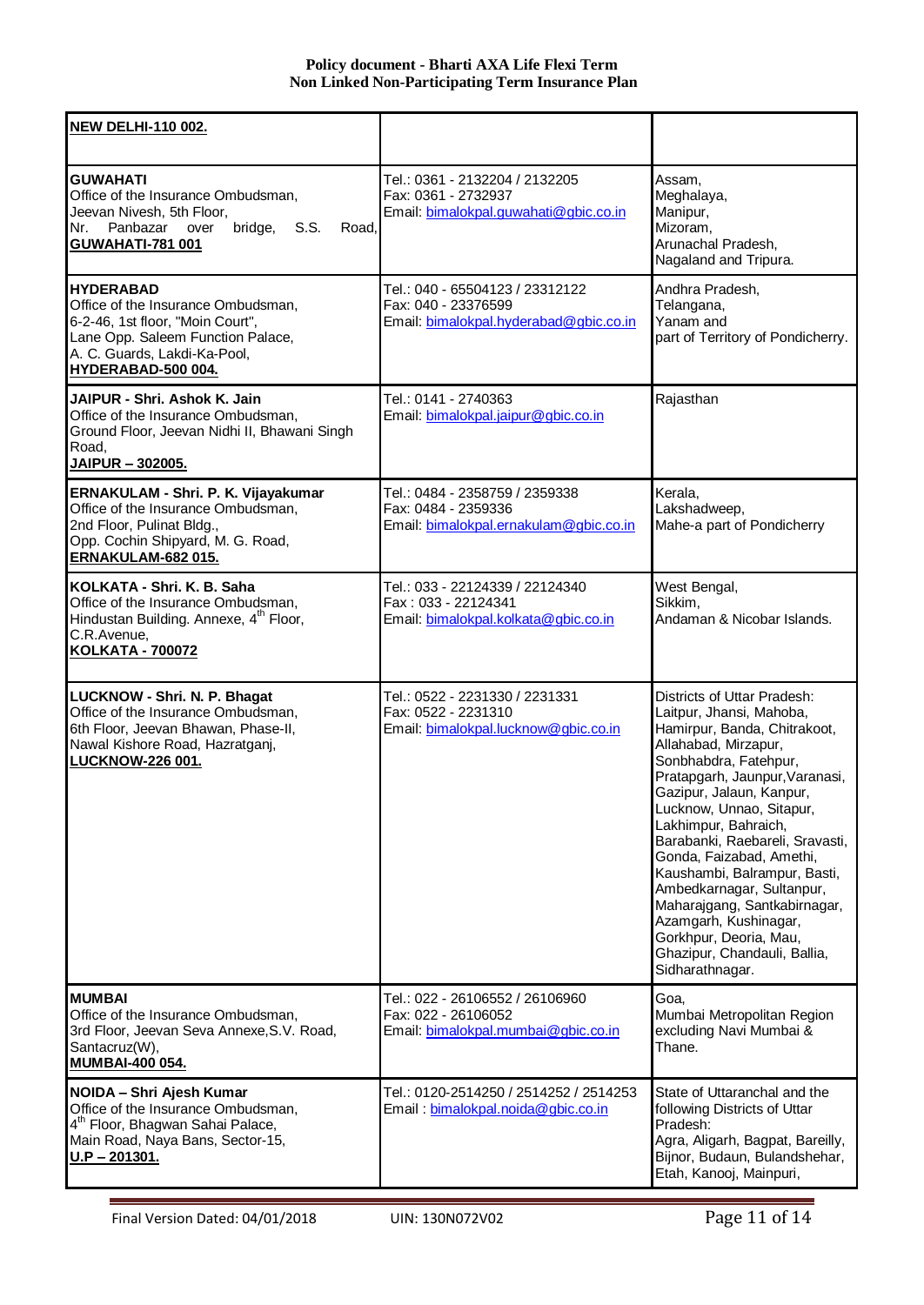|                                                                                                                                                                                         |                                                              | Mathura, Meerut, Moradabad,<br>Muzaffarnagar, Oraiyya, Pilibhit,<br>Etawah, Farrukhabad,<br>Firozbad, Gautambodhanagar,<br>Ghaziabad, Hardoi,<br>Shahjahanpur, Hapur, Shamli,<br>Rampur, Kashganj, Sambhal,<br>Amroha, Hathras,<br>Kanshiramnagar, Saharanpur. |
|-----------------------------------------------------------------------------------------------------------------------------------------------------------------------------------------|--------------------------------------------------------------|----------------------------------------------------------------------------------------------------------------------------------------------------------------------------------------------------------------------------------------------------------------|
| PUNE - Shri. A. K. Sahoo<br>Office of the Insurance Ombudsman,<br>3 <sup>rd</sup> Floor, Jeevan Darshan, N.C. Kelkar Road,<br>Narayanpet<br>PUNE - 411030.                              | Tel.: 020-41312555<br>Email: bimalokpal.pune@gbic.co.in      | Maharashtra,<br>Area of Navi Mumbai and<br>Thane<br>excluding Mumbai Metropolitan<br>Region.                                                                                                                                                                   |
| <b>IPATNA – Shri Sadasiv Mishra</b><br>Office of the Insurance Ombudsman,<br>1 <sup>st</sup> Floor, Kalpana Arcade Building,<br>Bazar Samiti Road, Bahadurpur,<br><b>PATNA - 800006</b> | Tel.: 0612-2680952<br>Email id: bimalokpal.patna@gbic.co.in. | Bihar, Jharkhand.                                                                                                                                                                                                                                              |

#### **BEWARE OF SPURIOUS PHONE CALLS AND FICTITIOUS/FRAUDULENT OFFERS**

IRDA of India clarifies to public that

- **IRDA of India or its officials do not involve in activities like sale of any kind of insurance or financial products nor invest premiums**
- **IRDA of India does not announce bonus.**

Public receiving such phone calls are requested to lodge a police complaint along with the details of the phone call, number. **Annexure II: Section 38 - Assignment and Transfer of Insurance Policies**

Assignment or transfer of a policy should be in accordance with Section 38 of the Insurance Act, 1938 as amended from time to time. The extant provisions in this regard are as follows:

01. This policy may be transferred/assigned, wholly or in part, with or without consideration.

02. An Assignment may be effected in a policy by an endorsement upon the policy itself or by a separate instrument under notice to the Insurer.

03. The instrument of assignment should indicate the fact of transfer or assignment and the reasons for the assignment or transfer, antecedents of the assignee and terms on which assignment is made.

04. The assignment must be signed by the transferor or assignor or duly authorized agent and attested by at least one witness.

05. The transfer of assignment shall not be operative as against an insurer until a notice in writing of the transfer or assignment and either the said endorsement or instrument itself or copy there of certified to be correct by both transferor and transferee or their duly authorised agents have been delivered to the insurer.

06. Fee to be paid for assignment or transfer can be specified by the Authority through Regulations.

07. On receipt of notice with fee, the insurer should Grant a written acknowledgement of receipt of notice. Such notice shall be conclusive evidence against the insurer of duly receiving the notice.

08. If the insurer maintains one or more places of business, such notices shall be delivered only at the place where the policy is being serviced.

09. The insurer may accept or decline to act upon any transfer or assignment or endorsement, if it has sufficient reasons to believe that it is a. not bonafide or

b. not in the interest of the policyholder or

c. not in public interest or

d. is for the purpose of trading of the insurance policy.

10. Before refusing to act upon endorsement, the Insurer should record the reasons in writing and communicate the same in writing to Policyholder within 30 days from the date of policyholder giving a notice of transfer or assignment.

11. In case of refusal to act upon the endorsement by the Insurer, any person aggrieved by the refusal may prefer a claim to IRDAI within 30 days of receipt of the refusal letter from the Insurer.

12. The priority of claims of persons interested in an insurance policy would depend on the date on which the notices of assignment or transfer is delivered to the insurer; where there are more than one instruments of transfer or assignment, the priority will depend on dates of delivery of such notices. Any dispute in this regard as to priority should be referred to Authority.

13. Every assignment or transfer shall be deemed to be absolute assignment or transfer and the assignee or transferee shall be deemed to be absolute assignee or transferee, except

a. where assignment or transfer is subject to terms and conditions of transfer or assignment OR

where the transfer or assignment is made upon condition that

i. the proceeds under the policy shall become payable to policyholder or nominee(s) in the event of assignee or transferee dying before the insured OR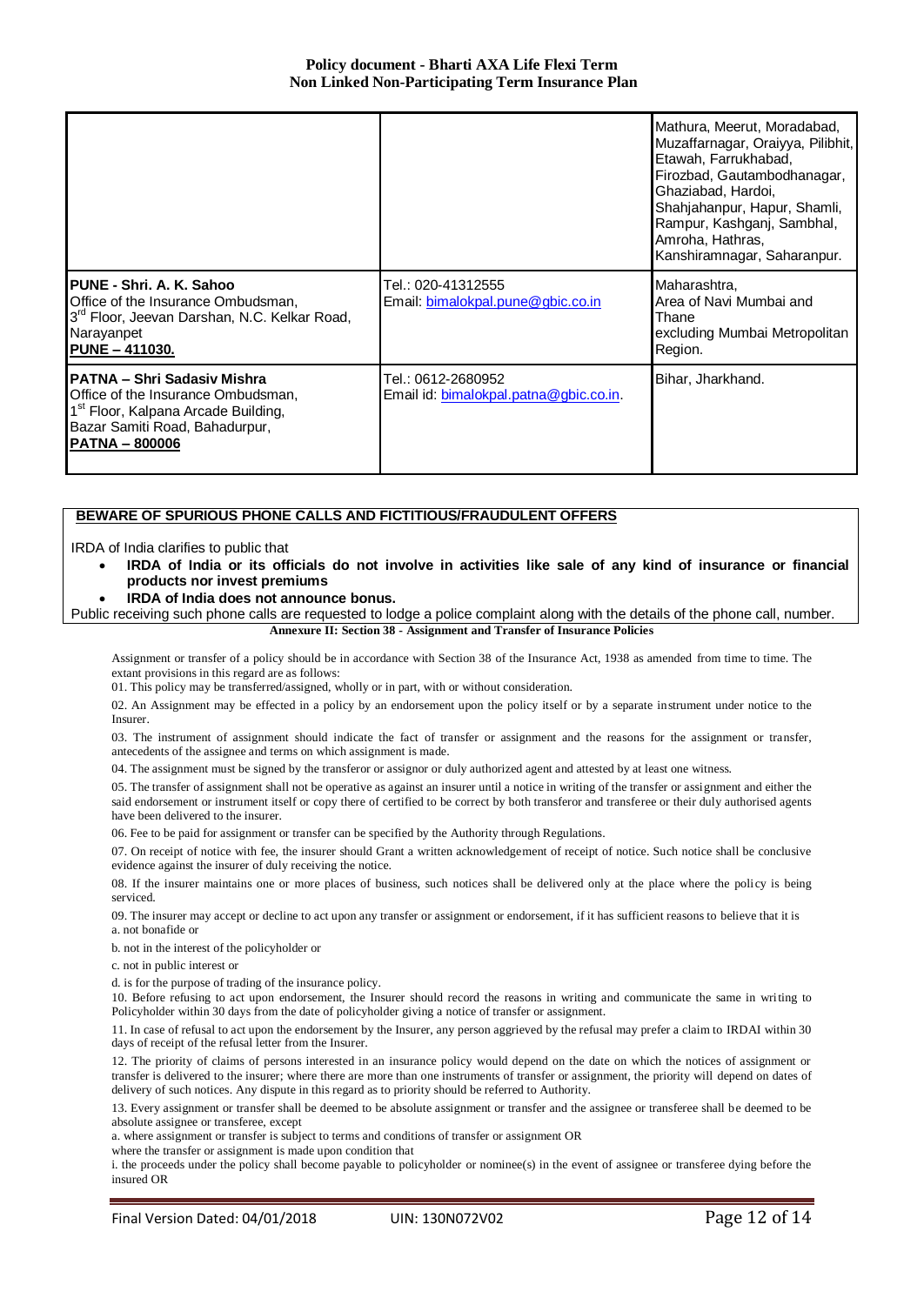ii. the insured surviving the term of the policy

Such conditional assignee will not be entitled to obtain a loan on policy or surrender the policy. This provision will prevail notwithstanding any law or custom having force of law which is contrary to the above position.

14. In other cases, the insurer shall, subject to terms and conditions of assignment, recognize the transferee or assignee named in the notice as the absolute transferee or assignee and such person

a. shall be subject to all liabilities and equities to which the transferor or assignor was subject to at the date of transfer or assignment and b. may institute any proceedings in relation to the policy

c. obtain loan under the policy or surrender the policy without obtaining the consent of the transferor or assignor or making him a party to the proceedings

15. Any rights and remedies of an assignee or transferee of a life insurance policy under an assignment or transfer effected before commencement of the Insurance Laws (Amendment) Ordinance, 2014 shall not be affected by this section.

*[ Disclaimer : This is not a comprehensive list of amendments of Insurance Laws (Amendment) Ordinance,2014 and only a simplified version prepared for general information. Policy Holders are advised to refer to Original Ordinance Gazette Notification dated December 26 , 2014 for complete and accurate details.]*

#### **Annexure III: Section 39 - Nomination by policyholder**

Nomination of a life insurance Policy is as below in accordance with Section 39 of the Insurance Act, 1938 as amended from time to time. The extant provisions in this regard are as follows:

- 01. The policyholder of a life insurance on his own life may nominate a person or persons to whom money secured by the policy shall be paid in the event of his death.
- 02. Where the nominee is a minor, the policyholder may appoint any person to receive the money secured by the policy in the event of policyholder's death during the minority of the nominee. The manner of appointment to be laid down by the insurer.
- 03. Nomination can be made at any time before the maturity of the policy.
- 04. Nomination may be incorporated in the text of the policy itself or may be endorsed on the policy communicated to the insurer and can be registered by the insurer in the records relating to the policy.
- 05. Nomination can be cancelled or changed at any time before policy matures, by an endorsement or a further endorsement or a will as the case may be.
- 06. A notice in writing of Change or Cancellation of nomination must be delivered to the insurer for the insurer to be liable to such nominee. Otherwise, insurer will not be liable if a bonafide payment is made to the person named in the text of the policy or in the registered records of the insurer.
- 07. Fee to be paid to the insurer for registering change or cancellation of a nomination can be specified by the Authority through Regulations.
- 08. On receipt of notice with fee, the insurer should grant a written acknowledgement to the policyholder of having registered a nomination or cancellation or change thereof.
- 09. A transfer or assignment made in accordance with Section 38 shall automatically cancel the nomination except in case of assignment to the insurer or other transferee or assignee for purpose of loan or against security or its reassignment after repayment. In such case, the nomination will not get cancelled to the extent of insurer's or transferee's or assignee's interest in the policy. The nomination will get revived on repayment of the loan.
- 10. The right of any creditor to be paid out of the proceeds of any policy of life insurance shall not be affected by the nomination.
- 11. In case of nomination by policyholder whose life is insured, if the nominees die before the policyholder, the proceeds are payable to policyholder or his heirs or legal representatives or holder of succession certificate.
- 12. In case nominee(s) survive the person whose life is insured, the amount secured by the policy shall be paid to such survivor(s).
- 13. Where the policyholder whose life is insured nominates his
	- a. parents or
	- b. spouse or
	- c. children or
	- d. spouse and children
	- e. or any of them

the nominees are beneficially entitled to the amount payable by the insurer to the policyholder unless it is proved that policyholder could not have conferred such beneficial title on the nominee having regard to the nature of his title.

- 14. If nominee(s) die after the policyholder but before his share of the amount secured under the policy is paid, the share of the expired nominee(s) shall be payable to the heirs or legal representative of the nominee or holder of succession certificate of such nominee(s).
- 15. The provisions of sub-section 7 and 8 (13 and 14 above) shall apply to all life insurance policies maturing for payment after the commencement of Insurance Laws (Amendment) Ordinance, 2014 (i.e 26.12.2014).
- 16. If policyholder dies after maturity but the proceeds and benefit of the policy has not been paid to him because of his death, his nominee(s) shall be entitled to the proceeds and benefit of the policy.
- 17. The provisions of Section 39 are not applicable to any life insurance policy to which Section 6 of Married Women's Property Act, 1874 applies or has at any time applied except where before or after Insurance Laws (Ordinance) 2014, a nomination is made in favour of spouse or children or spouse and children whether or not on the face of the policy it is mentioned that it is made under Section 39. Where nomination is intended to be made to spouse or children or spouse and children under Section